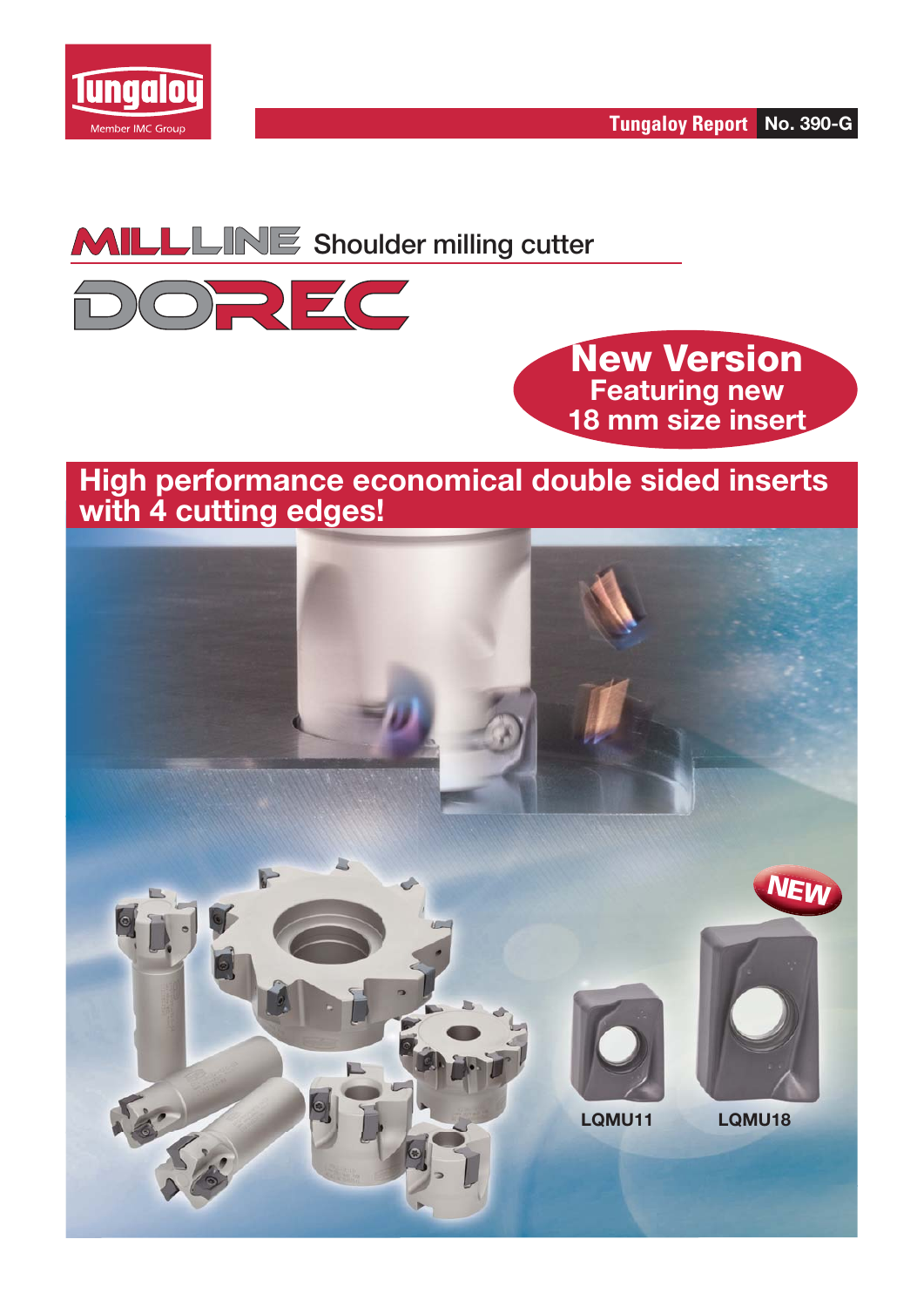

# **Economical insert with 4 edges to offer remarkable productivity levels!**

# **High performance levels with a diverse range of applications**

**1 2 4 3**

**With 2 insert sizes, 3 grades and 4 corner radii options, DoRec suits most applications.**

Large rake **angle Double sided square insert**  $\leftarrow$ <sup>a</sup>

> **Thick insert, 180% wider than competitor products**

**Wiper edges**

# **(Low cutting force + Excellent surface finish**

**Insert has high level of sharpness and incorporates effective wiper edges.** 

## **Surface finish**



**Exceptional surface finish with economical insert!** 

## **Comparison of spindle load**



| <b>UULLUI</b> | . LI WIULIUTUIVIUL.UVVUU          |         | $U$ outting speed. $V = 100$ member |
|---------------|-----------------------------------|---------|-------------------------------------|
|               | $(\emptyset Dc = 40, z = 3)$      |         | Depth of cut : $ap = 16$ mm         |
| Insert        | : LQMU180808PNER-MJ Coolant       |         | : Wet                               |
|               | Work material: S55C / C55 (200HB) | Machine | : Vertical M/C. BT50                |
|               |                                   |         |                                     |

**Similar load levels as a conventional tool!**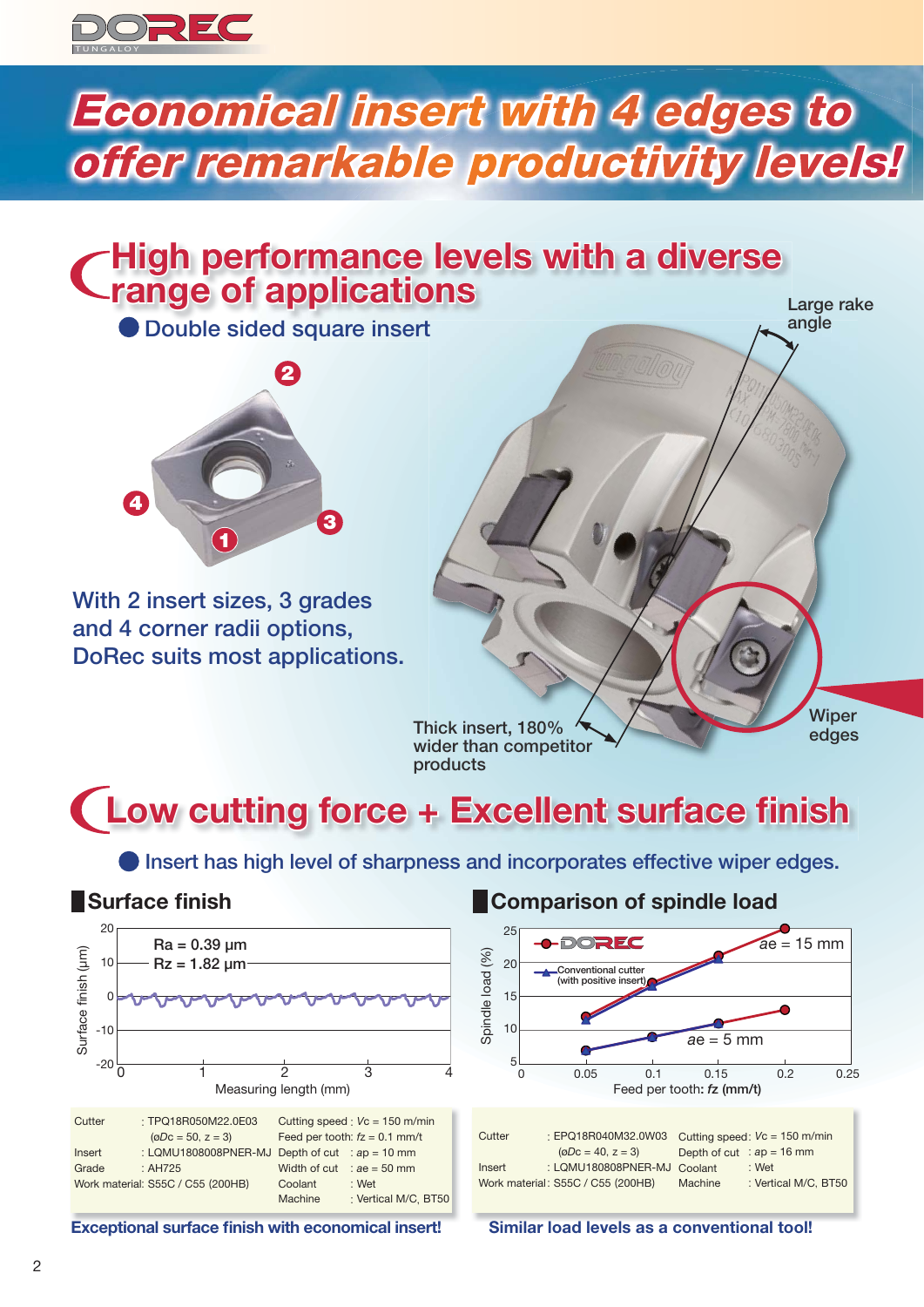# **Milling cutter**





#### **Replacement parts JIS / ISO**

|        | -----                                  |                     |              |  |  |  |  |  |  |
|--------|----------------------------------------|---------------------|--------------|--|--|--|--|--|--|
|        | <b>Description</b>                     | Cat. No.            |              |  |  |  |  |  |  |
|        | Applicable cutter                      | <b>T/EPQ11</b>      | T/EPQ18      |  |  |  |  |  |  |
|        | Clamping screw                         | <b>CSTB-3.5L115</b> | SR14-591     |  |  |  |  |  |  |
|        | Torx bit                               | <b>BLDT10/S7</b>    | <b>BT20M</b> |  |  |  |  |  |  |
| Wrench | Grip                                   | SW6-SD              | $H-TB$       |  |  |  |  |  |  |
|        | Mono block type<br>substitution wrench | $T-10D$             | <b>T-20D</b> |  |  |  |  |  |  |

#### ● Bore type

#### **JIS**

|                              |              |                |        |          |                 |                     |          |                  |                                        | Torx bit |                                                           | <b>BLDT10/S7</b> | BT <sub>20</sub> M   |
|------------------------------|--------------|----------------|--------|----------|-----------------|---------------------|----------|------------------|----------------------------------------|----------|-----------------------------------------------------------|------------------|----------------------|
| οŴ<br>) lo                   |              |                |        |          |                 |                     |          | Wrench           | Grip                                   |          |                                                           | SW6-SD           | H-TB                 |
| Ф                            |              |                | Weldon |          |                 |                     |          |                  | Mono block type<br>substitution wrench |          |                                                           | <b>T-10D</b>     | <b>T-20D</b>         |
| øDc<br>90°                   |              |                |        |          |                 |                     |          |                  |                                        |          |                                                           |                  |                      |
|                              |              |                |        |          |                 |                     |          |                  |                                        |          | LQMU11 type: Max. ap: 9 mm<br>LQMU18 type: Max. ap: 16 mm |                  |                      |
|                              |              |                |        |          |                 |                     |          |                  |                                        |          |                                                           |                  |                      |
| <b>Bore type</b>             |              |                |        |          |                 |                     |          |                  |                                        |          |                                                           |                  |                      |
| <b>JIS</b>                   |              |                |        |          |                 |                     |          |                  |                                        |          |                                                           |                  |                      |
|                              |              | No. of         |        |          |                 | Dimensions (mm)     |          |                  |                                        |          | Weight                                                    |                  |                      |
| Cat. No.                     | <b>Stock</b> | Inserts        | øDc    | øDb      | ød              | $\boldsymbol{\ell}$ | Lf       | $\boldsymbol{b}$ |                                        | a        | (kg)                                                      | Air hole         | <b>Center bolt</b>   |
| TPQ11R040M16.0E04            |              | $\overline{4}$ | 40     | 35       | 16              | 20                  | 40       | 5.6              |                                        | 8.4      | 0.2                                                       | with             | CM8x30H              |
| TPQ11R050M22.0E06            | $\bullet$    | 6              | 50     | 41       | 22              | 20                  | 40       | 6.3              |                                        | 10.4     | 0.4                                                       | with             | CM10x30H             |
| TPQ11R063M22.0E07            | $\bullet$    | $\overline{7}$ | 63     | 47       | $\overline{22}$ | 20                  | 40       | 6.3              |                                        | 10.4     | 0.6                                                       | with             | CM10x30H             |
| TPQ11R080M25.4-10            | $\bullet$    | 10             | 80     | 55       | 25.4            | 26                  | 50       | 6                |                                        | 9.5      | 1.1                                                       | with             | CM12x30H             |
| TPQ11R100M31.7-12            | $\bullet$    | 12             | 100    | 67       | 31.75           | 32                  | 50       | 8                |                                        | 12.7     | 1.6                                                       | with             | TMBA-M16H            |
| <b>New TPQ18R050M22.0E03</b> | $\bullet$    | 3              | 50     | 47       | 22              | 20                  | 40       | 6.3              |                                        | 10.4     | 0.4                                                       | with             | CM10x30H             |
| Ver TPQ18R063M25.4-04        | $\bullet$    | 4              | 63     | 55       | 25.4            | 26                  | 50       | 6                |                                        | 9.5      | 0.7                                                       | with             | <b>CM12x30H</b>      |
| <b>New TPQ18R080M25.4-05</b> | $\bullet$    | 5              | 80     | 55       | 25.4            | 26                  | 50       | 6                |                                        | 9.5      | 0.9                                                       | with             | CM12x30H             |
| <b>New TPQ18R100M31.7-06</b> | $\bullet$    | 6              | 100    | 70       | 31.75           | 32                  | 50       | 8                |                                        | 12.7     | 1.4                                                       | with             | TMBA-M16H            |
| New TPQ18R125M38.1-08        | $\bullet$    | 8              | 125    | 80       | 38.1            | 38                  | 63       | 10               |                                        | 15.9     | 2.9                                                       | with             | TMBA-M20H            |
| New TPQ18R160M50.8-09        | $\bullet$    | 9              | 160    | 100      | 50.8            | 38                  | 63       | 11               |                                        | 19       | 4.1                                                       | Without          |                      |
|                              |              |                |        |          |                 |                     |          |                  |                                        |          |                                                           |                  |                      |
| <b>ISO</b>                   |              |                |        |          |                 |                     |          |                  |                                        |          |                                                           |                  |                      |
| Cat. No.                     | <b>Stock</b> | No. of         |        |          |                 | Dimensions (mm)     |          |                  |                                        |          | Weight                                                    | Air hole         | Centre bolt          |
|                              |              | Inserts        | øDc    | øDb      | ød              | Q.                  | Lf       | b                |                                        | a        | (kg)                                                      |                  |                      |
| TPQ11R040M16.0E05            | $\bullet$    | 5              | 40     | 35       | 16              | 20                  | 40       | 5.6              |                                        | 8.4      | 0.2                                                       | with             | CM8x30H              |
| TPQ11R050M22.0E06            | $\bullet$    | 6              | 50     | 41       | 22              | 20                  | 40       | 6.3              |                                        | 10.4     | 0.4                                                       | with             | <b>CM10x30H</b>      |
| TPQ11R063M22.0E07            | $\bullet$    | 7              | 63     | 47       | 22              | 20                  | 40       | 6.3              |                                        | 10.4     | 0.5                                                       | with             | CM10x30H             |
| TPQ11R080M27.0E10            | $\bullet$    | 10             | 80     | 58       | 27              | 26                  | 50       | 7                |                                        | 12.4     | 1.0                                                       | with             | CM12x30H             |
| TPQ11R100M32.0E12            | $\bullet$    | 12             | 100    | 66       | 32              | 32                  | 50       | 8                |                                        | 14.4     | 1.6                                                       | with             | TMBA-M16H            |
| <b>New TPQ18R050M22.0E03</b> | $\bullet$    | 3              | 50     | 47       | 22              | 20                  | 40       | 6.3              |                                        | 10.4     | 0.4                                                       | with             | <b>CM10x30H</b>      |
| <b>New TPQ18R063M27.0E04</b> | $\bullet$    | 4              | 63     | 58       | 27              | 26                  | 50       | 7                |                                        | 12.4     | 0.5                                                       | with             | <b>CM10x30H</b>      |
| New TPQ18R080M27.0E05        | $\bullet$    | 5              | 80     | 58       | 27              | 26                  | 50       | 7                |                                        | 12.4     | 0.9                                                       | with             | CM12x30H             |
| <b>New TPQ18R100M32.0E06</b> | $\bullet$    | 6              | 100    | 66<br>82 | 32              | 32                  | 50<br>63 | 8                |                                        | 14.4     | 1.4                                                       | with             | TMBA-M16H            |
| New TPQ18R125M40.0E08        | $\bullet$    | 8              | 125    |          | 40              | 38                  |          | 9<br>9           |                                        | 16.4     | 2.9                                                       | with             | TMBA-M20H            |
| <b>New TPQ18R160M40.0E09</b> |              | 9              | 160    | 100      | 40              | 38                  | 63       |                  |                                        | 16.4     | 4.1                                                       | Without          |                      |
|                              |              |                |        |          |                 |                     |          |                  |                                        |          |                                                           |                  |                      |
| Shank type                   |              |                |        |          |                 |                     |          |                  |                                        |          |                                                           |                  |                      |
| JIS / ISO                    |              |                |        |          |                 |                     |          |                  |                                        |          |                                                           |                  |                      |
|                              |              | No. of         |        |          |                 | Dimensions (mm)     |          |                  |                                        |          | Weight                                                    |                  |                      |
| Cat. No.                     | Stock        | <b>Inserts</b> |        | aDc      | aDs             | $\ell$              | 1f       |                  |                                        |          | (kg)                                                      | Air hole         | <b>Shank</b><br>type |

#### **ISO**

| Cat. No.                     | Stock | No. of  | Dimensions (mm) |     |    |    |    |     |      |      | Air hole | Centre bolt |
|------------------------------|-------|---------|-----------------|-----|----|----|----|-----|------|------|----------|-------------|
|                              |       | Inserts | øD <sub>c</sub> | øDb | ød | l  | Lf | b   | a    | (kg) |          |             |
| TPQ11R040M16.0E05            |       | 5       | 40              | 35  | 16 | 20 | 40 | 5.6 | 8.4  | 0.2  | with     | CM8x30H     |
| TPQ11R050M22.0E06            |       | 6       | 50              | 41  | 22 | 20 | 40 | 6.3 | 10.4 | 0.4  | with     | CM10x30H    |
| TPQ11R063M22.0E07            |       |         | 63              | 47  | 22 | 20 | 40 | 6.3 | 10.4 | 0.5  | with     | CM10x30H    |
| TPQ11R080M27.0E10            |       | 10      | 80              | 58  | 27 | 26 | 50 |     | 12.4 | 1.0  | with     | CM12x30H    |
| TPQ11R100M32.0E12            |       | 12      | 100             | 66  | 32 | 32 | 50 | 8   | 14.4 | 1.6  | with     | TMBA-M16H   |
| <b>New TPQ18R050M22.0E03</b> |       | 3       | 50              | 47  | 22 | 20 | 40 | 6.3 | 10.4 | 0.4  | with     | CM10x30H    |
| <b>New TPQ18R063M27.0E04</b> |       |         | 63              | 58  | 27 | 26 | 50 |     | 12.4 | 0.5  | with     | CM10x30H    |
| <b>New TPO18R080M27.0E05</b> |       | 5       | 80              | 58  | 27 | 26 | 50 |     | 12.4 | 0.9  | with     | CM12x30H    |
| <b>New TPO18R100M32.0E06</b> |       | 6       | 100             | 66  | 32 | 32 | 50 | 8   | 14.4 | 1.4  | with     | TMBA-M16H   |
| <b>New TPQ18R125M40.0E08</b> |       | 8       | 125             | 82  | 40 | 38 | 63 | 9   | 16.4 | 2.9  | with     | TMBA-M20H   |
| <b>New TPQ18R160M40.0E09</b> |       | 9       | 160             | 100 | 40 | 38 | 63 | 9   | 16.4 | 4.1  | Without  |             |

#### **Shank type**

#### **JIS / ISO**

| Cat. No.                     | <b>Stock</b> | No. of  | Dimensions (mm) |     |     |    |     | Weight | Air hole | Shank       |
|------------------------------|--------------|---------|-----------------|-----|-----|----|-----|--------|----------|-------------|
|                              |              | Inserts | ØDc             | øDs | l s |    |     | (kg)   |          | type        |
| EPQ11R025M25.0-02            |              |         | 25              | 25  | 70  | 30 | 100 | 0.3    | with     |             |
| EPQ11R032M32.0-03            |              | 3       | 32              | 32  | 80  | 35 | 115 | 0.7    | with     |             |
| EPQ11R040M32.0-04            |              |         | 40              | 32  | 80  | 35 | 115 | 0.8    | with     | Cylindrical |
| EPQ11R050M32.0-05            |              | 5       | 50              | 32  | 80  | 40 | 120 | 0.9    | with     |             |
| EPQ11R063M32.0-06            |              | 6       | 63              | 32  | 80  | 40 | 120 | 1.1    | with     |             |
| EPQ11R080M32.0-07            |              |         | 80              | 32  | 80  | 40 | 120 | 1.4    | with     |             |
| New EPQ18R040M32.0W03   ●    |              | 3       | 40              | 32  | 75  | 35 | 110 | 0.7    | with     | Weldon      |
| <b>New EPQ18R050M32.0W04</b> |              |         | 50              | 32  | 75  | 40 | 115 | 0.9    | with     |             |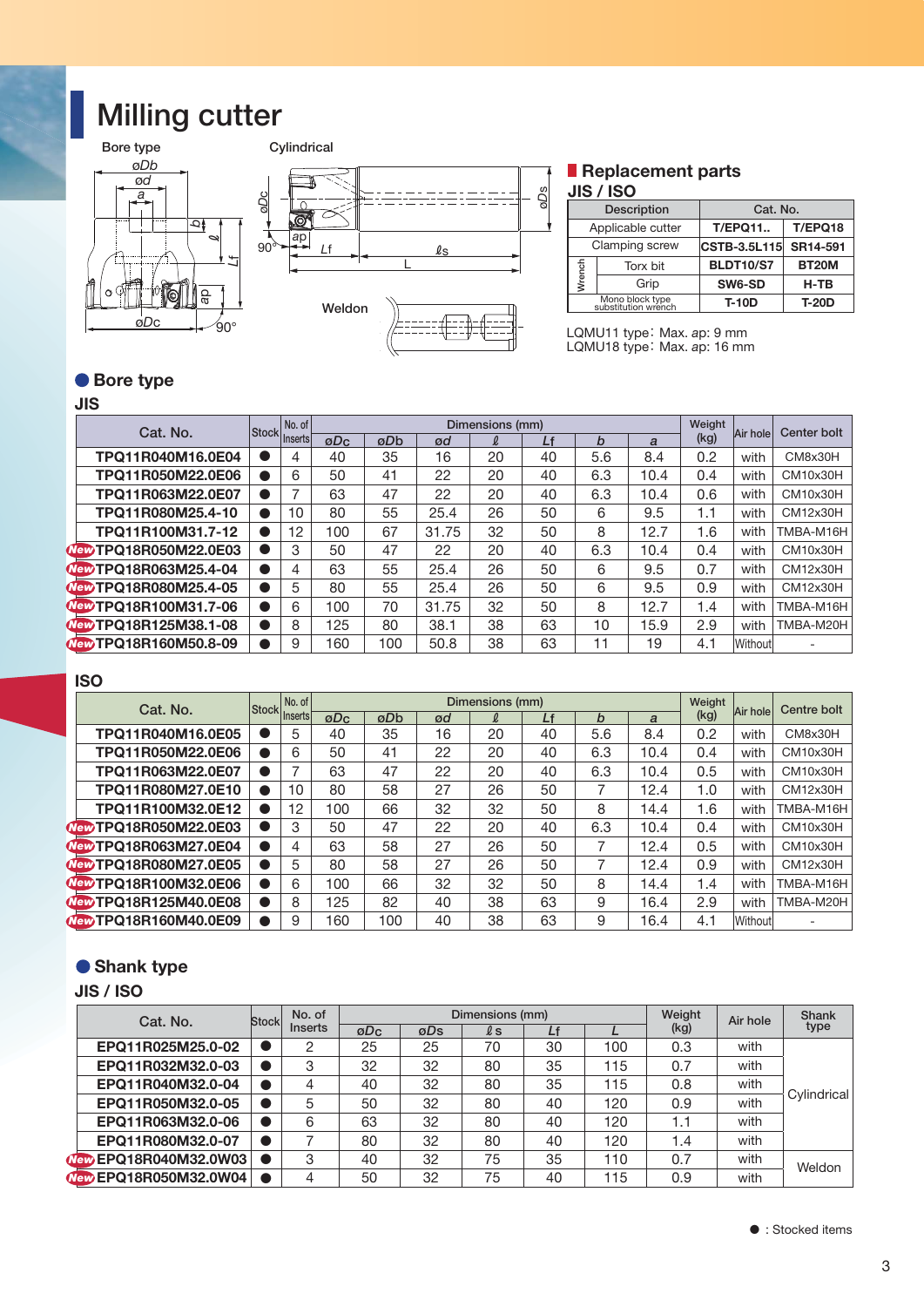## **Inserts**



 $\bullet$  : Stocked items

## **Standard cutting conditions**

| <b>Workpiece materials</b>                           | <b>Hardness</b><br><b>Grades</b><br>HB |              | <b>Cutting speed</b><br>$Vc$ (m/min) | Feed per tooth<br>$fz$ (mm/t) |  |
|------------------------------------------------------|----------------------------------------|--------------|--------------------------------------|-------------------------------|--|
| Low carbon steel (S15C / C15E etc.)                  | ~1200                                  |              | $100 - 250$                          | $0.10 - 0.25$                 |  |
| High carbon steel<br>(S45C / C45, S55C / C55 etc.)   | $200 - 300$                            | <b>AH725</b> | $100 - 230$                          | $0.10 - 0.20$                 |  |
| <b>Alloy steel</b><br>(SCM440 / 42CrMo4 etc.)        | $150 - 300$                            |              |                                      |                               |  |
| Tool steel (SKD11 / X153CrMoV12 etc.)                | ~100                                   |              | $100 - 180$                          |                               |  |
| Stainless steel<br>(SUS304 / X5CrNi18-9 etc.)        |                                        | <b>AH140</b> | $90 - 180$                           | $0.10 - 0.25$                 |  |
| Grey cast iron<br>(FC250 / GG25 / 250 etc.)          | $150 - 250$                            | <b>AH120</b> | $140 - 250$                          | $0.10 - 0.25$                 |  |
| Ductile cast iron<br>(FCD450 / GGG45 / 450-10S etc.) |                                        |              | $110 - 200$                          | $0.10 - 0.25$                 |  |
| <b>Superalloys</b><br>(Inconel 718, Ti-6AI-4V etc.)  |                                        | <b>AH725</b> | $20 - 50$                            | $0.08 - 0.20$                 |  |

· To remove excessive chip accumulation use an air blast. · When cutting an interrupted surface or a casted skin, the

feed per tooth (*f*z) should be reduced to the lower recommended value shown in the above table.

· Cutting conditions are limited by machine power, work piece rigidity and spindle output. When the cutting width, depth or overhang length is large, set *V*c and *f*z to the lower recommended values and check the machine power and vibration.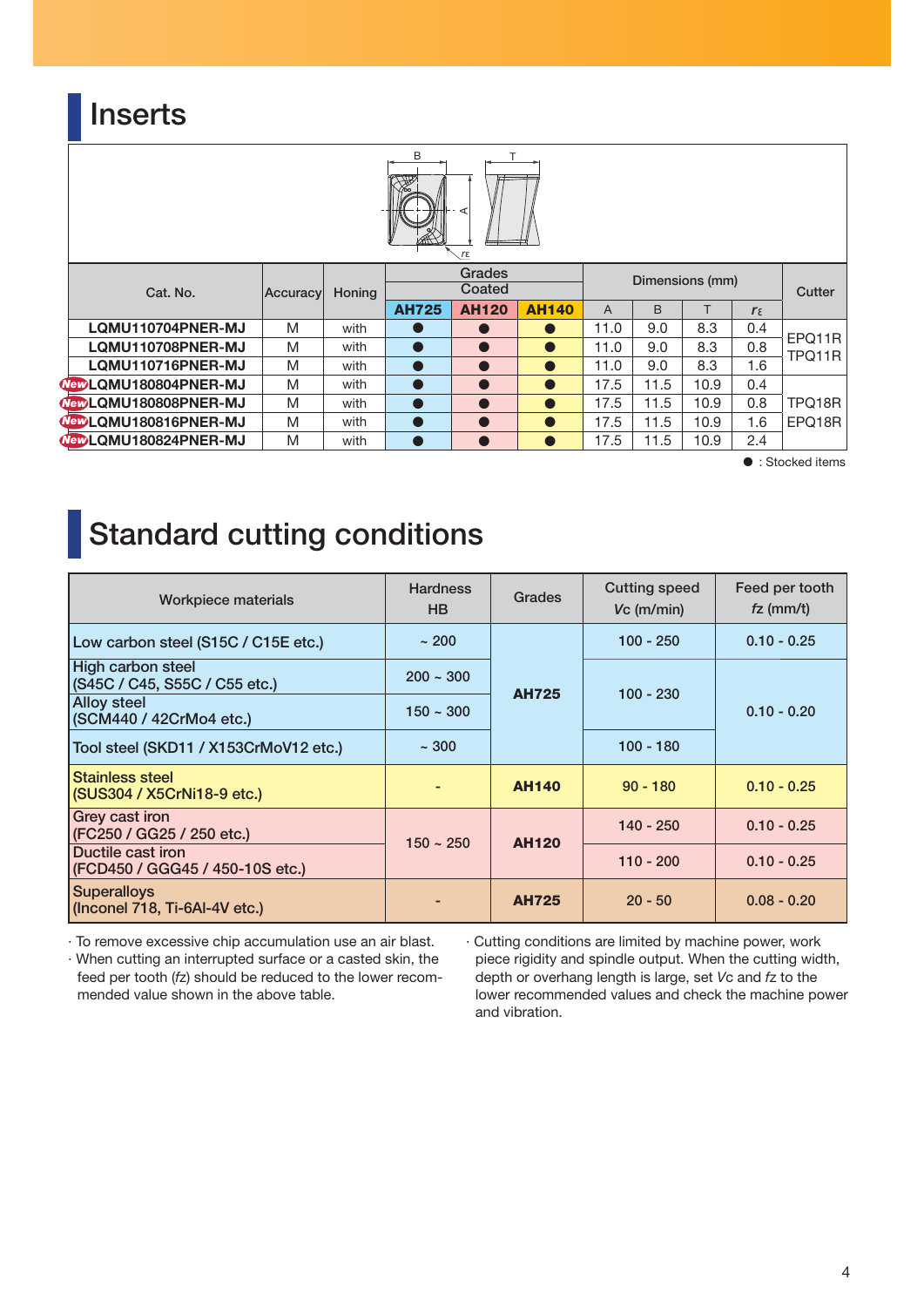# **Extremely tough cutting edges lead to <br>Cefficient machining.**



# **CHigh feed milling improves machining Cefficiency.**

## **Comparison of metal removal rate**





Application: Slot milling Work material: S55C / C55 (200HB) Machine: Vertical M/C, BT50

| EPQ11R025M25.0-02<br>$\omega$ Dc = 25 mm, z = 3<br>$(\emptyset Dc = 25$ mm, $z = 2)$ |
|--------------------------------------------------------------------------------------|
|                                                                                      |
| Insert: Positive type<br>LQMU110704PNER-MJ<br>with 2 corner P30 grade                |
| 150                                                                                  |
| 0.1                                                                                  |
| 5                                                                                    |
| <b>MORE</b><br>70<br>Milling Intelligently                                           |
|                                                                                      |